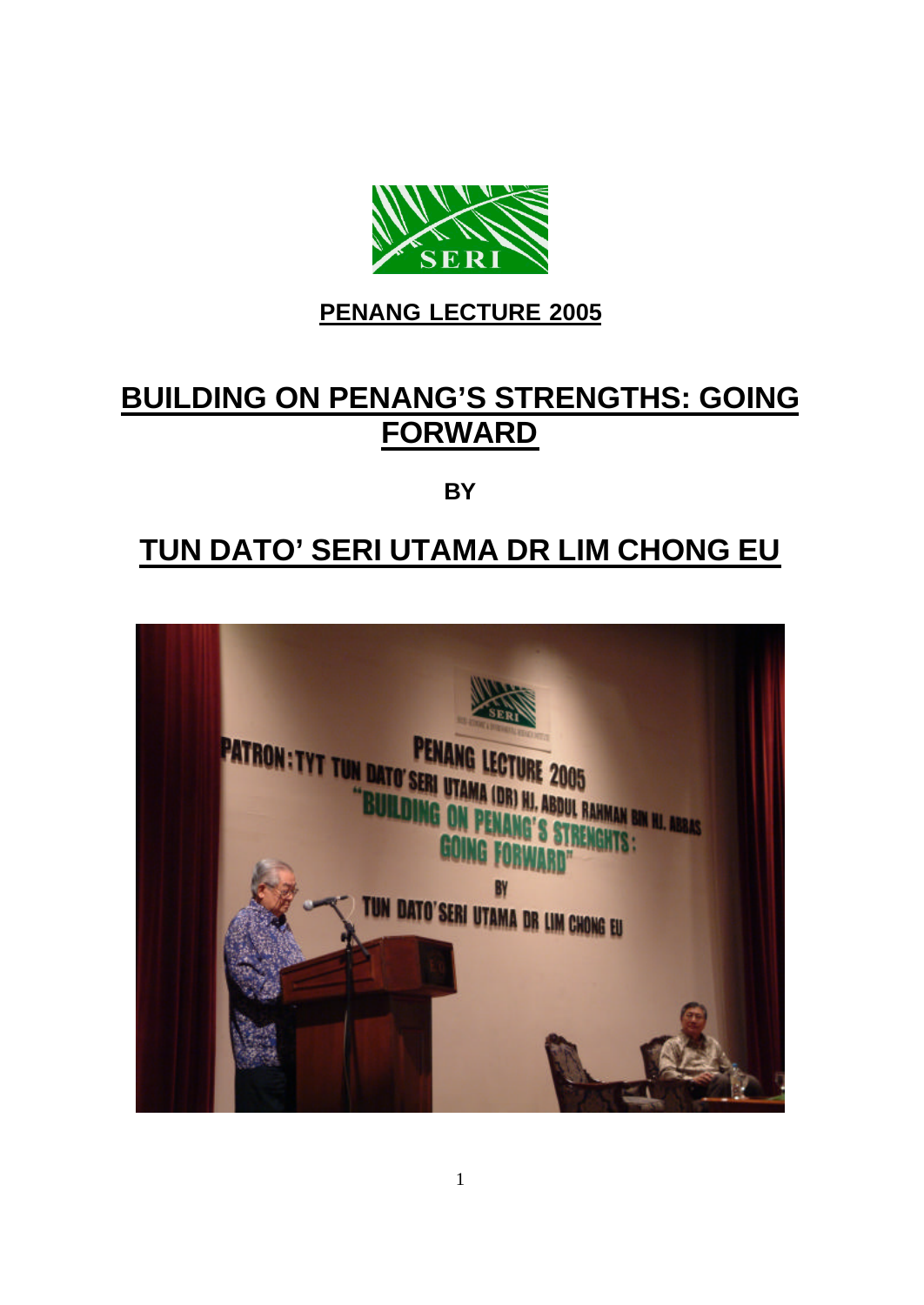

### **PENANG LECTURE 2005**

### **BUILDING ON PENANG'S STRENGTHS: GOING FORWARD BY TUN DATO' SERI UTAMA DR LIM CHONG EU**

Tuan Yang Terutama Yang Di-Pertua Negeri Pulau Pinang, Tun Dato' Seri Haji Abdul Rahman bin Haji Abbas, dan Yang Amat Berbahagia Toh Puan Datin Seri Hajjah Majimor Bt. Shariff,

The Chairman of the Organising Committee for Penang Lecture Series and Director of S.E.R.I., Dato' Dr. Sharom Ahmat,

Ladies and Gentlemen:

1. I thank the Chairman and Directors of SERI for inviting me to deliver the Penang Lecture 2005 on "Building on Penang's Strengths: Going Forward".

2. It has been a long time since I last spoke at a public forum. Now that I am well into the eighth decade of my life I hope that you will accept any lapses on my part in good faith. Certainly, it is not my intention to become involved in any political discussion. Indeed, I have frequently enough expressed that "politics is the newest in ethics"<sup>1</sup>, and my own personal involvement in the politics of social change took place many years ago.

3. Fundamentally, the social, political and economic strength of Penang emanates from the 1,442,800 people who live in this relatively small State in the Federation of Malaysia. Most of them (94.96%) are Rakyat Malaysia (Malaysians), and the majority of them were born after 31<sup>st</sup> August 1957.

4. Today, we have reached a new critical divide in the history of our 48 year-old Nation, when our people must all think, plan and act as Malaysians, and not in terms of ethnicity or even in terms of State-origins.

 We have all become "RAKYAT MALAYSIA" bound together by a common National destiny.

 Indeed, it will be as Rakyat Malaysia that we shall move our nation forward to achieve the social and economic objectives of "Vision 2020".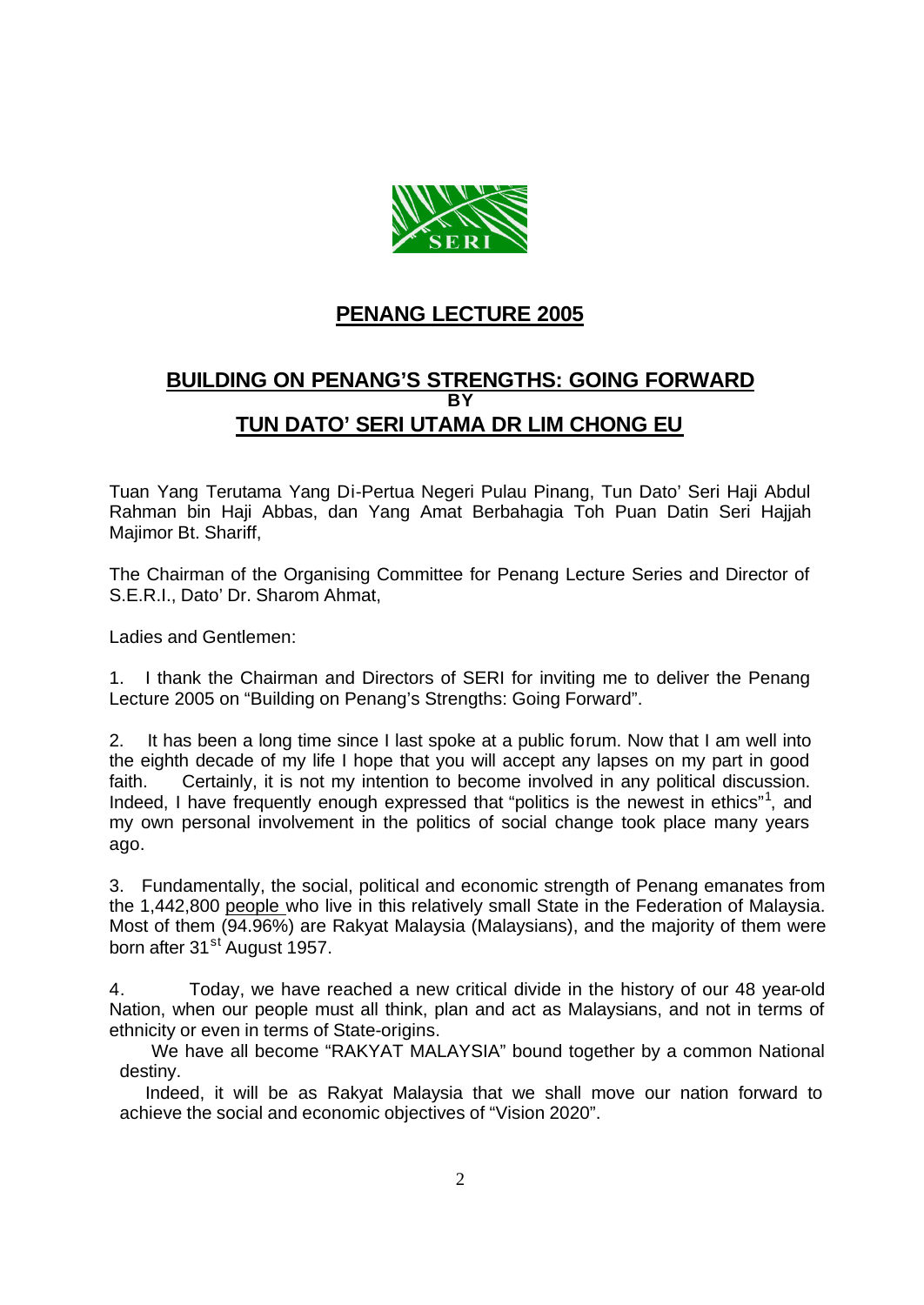- 5. Geographically, Penang is a small State (1031 sq.km) subdivided into two parts:
	- **firstly, the Principal Island (293 sq.km.), with its cluster of six small islands Pulau** Jerejak, Pulau Rimau, Pulau Kandy, Pulau Betong (2) and Pulau Tikus –
	- **E** secondly, Seberang Perai (738 sq.km.) with Pulau Aman (2).

Perhaps we should also take into account the "Middle Bank " which stretches from the cape to the north of the Island towards Pulau Jerejak; as well as the various landreclamation projects into the sea.

6. Historically, for 160 years, from July 1786 to 31<sup>st</sup> August, 1957, we were colonized and ruled by the British.

7. During this period, Penang developed primarily because the Port on the Island enjoyed Free Port Status. The population in the State, ( Island and Seberang Perai ), had developed into an "International mixture" of peoples from different racial origins, religious beliefs, linguistic and cultural heritages. [ From Siam, Burmah, Ceylon, India, Persia, Arabia, Java, Sumatra, Borneo, Phillipines, Indo-China, China, Britain and Europe.] .

8. The products and goods from the hinterland were attracted to the Free Port on the Island for onward distribution to the rest of the world, especially after the opening of the Suez Canal on 17<sup>th</sup> November, 1869.

9. When tin became a primary industry, the ore was sent to the Port on Penang Island, where the tin-smelting plant was located at Dato Kramat Road. This trend of moving goods towards the Island continued with the introduction of rubber as a major plantation industry. Thus the major rubber making factories were also located on the Island alongside with the timber saw-mills and charcoal yards and factories.

10. The British established the first schools to teach the English language to the local population so as to better serve their interests as the British Empire surged to the pinnacle of world-wide leadership. In 1816, the Penang Free School was established; followed by the St.Xavier's Institution, and the Anglo-Chinese School for Boys, and then St.George's School and the Convent School for Girls were established; all teaching in English. However, teaching in the vernacular tongues was permitted and private schools were built – those beside the mosques taught Malay in the Jawi text.

 Western medical services were introduced and developed to provide medical care for the colonial administrators, the Sepoys and the general public. The General Hospital was built close to the Residency. But other native medical systems were also permitted and practiced.

 In the 1930's, the British built an airport at Bayan Lepas, and a sea-plane terminal at Gelugor.

11. In retrospect, it may be said that the social-economic development of Penang was generally better than that in its neighbouring States because its position as a British Free Port had introduced International trading, business and banking activities.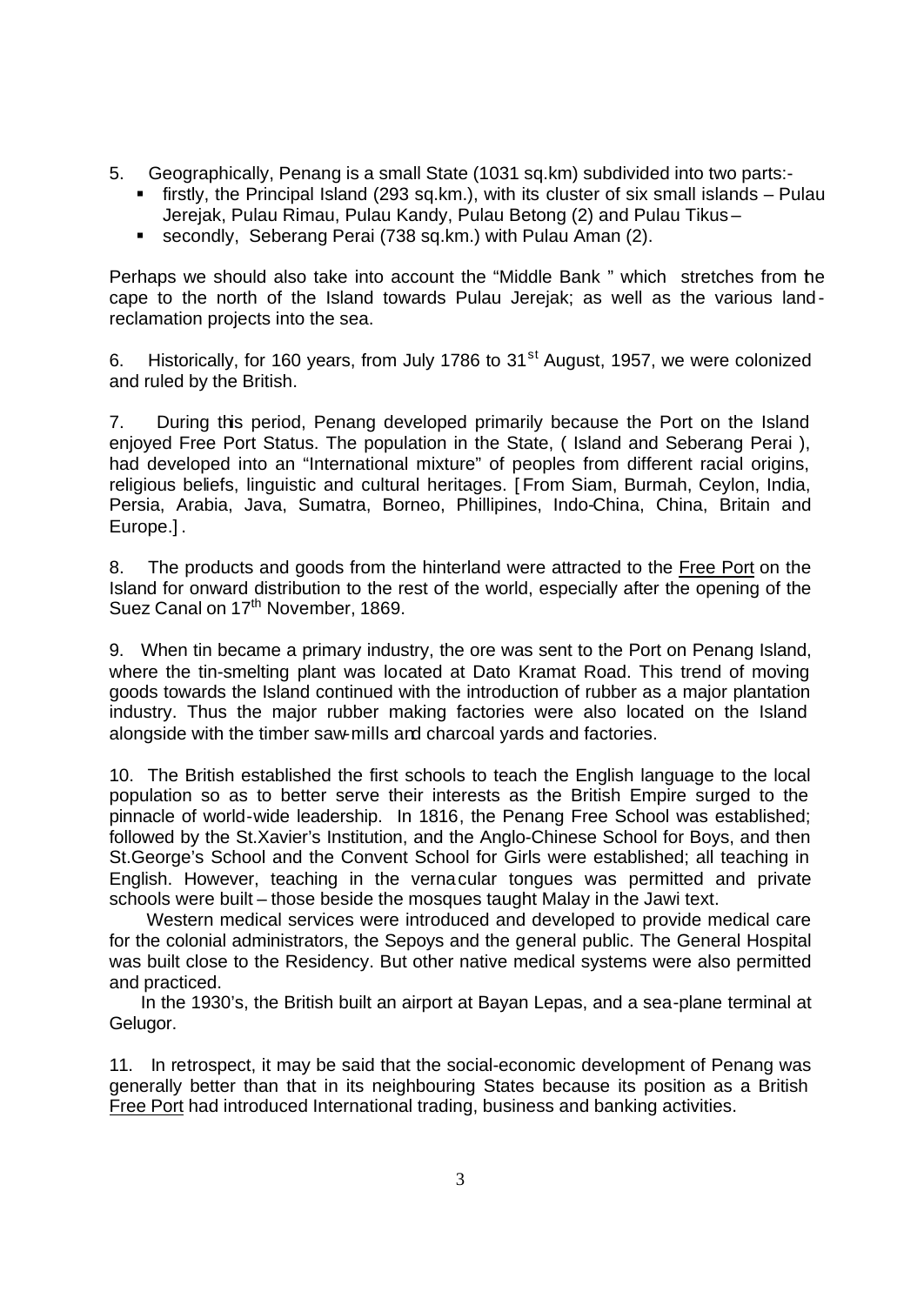12. After World War II, the consequential struggles (against the McMichael Report) and the negotiations between the Malayan peoples with the British colonial administration eventually led to our achieving National Independence for the Federation of Malaysia:

Merdeka on 31<sup>st</sup> August 1957.

 Penang became a constituent State in the new Malaysian Nation. All British subjects, residing in Penang automatically became Malaysian citizens, (unless they decided not to do so). In historical perspective, Penang is only a single State entity in The Federation of Malaysia; and Malaysia is a new Independent Nation, which is only 48 years old today.

13. Nevertheless, the people of Penang have played an important role in the development of Malaysia because of their character and their determination to share a common destiny as Malaysians with the citizens of the thirteen other States and the Federal Territories in our new nation.

14. When we became Independent, there were the few who still clung on to the old order of the colonial past. But no matter what criticism we may have for the past, Penang had been a social crucible of multi-racial interaction under British rule. The vast majority of our people had become strongly bonded together and had forged deep mutual understanding and respect of their various original ancestral roots. They had also developed an international way of life by establishing strong trading bonds with the people in other countries of the world.

15. Those who had not integrated into the new Nation had gone back to their countries of origin. However, many "Peranakan Pulau Pinang" who had developed the Penang ways of life – the "baba-nonya, mamak, serani, etc.:– had migrated to the other Federal States and the new Capital at Kuala Lumpur to seek a better livelihood and new opportunities.

Some followed the British "raj" as it moved on elsewhere – to Brunei, Singapore, Hong Kong, Ceylon, India, Africa, and to the UK and other parts of the British Commonwealth where a few became prominent citizens.

 Some of them reestablished their ancestral roots or emigrated to India, the Middle East, China, South East Asia, Europe, America (both North and South) and Africa.

 The decision of the large majority to remain in Penang was a radically fundamental choice!

 But it has become a Special characteristic of "Penangites" to have world-wide kindred links.<sup>2</sup>

16. Malaysia achieved Merdeka under the leadership of (Allahyarham) YTM Tunku Abdul Rahman Putra al-Haj.

 He was from the royal lineage of Kedah, and had studied in Bangkok, the Penang Free School and Cambridge in the U.K. In 1951, he was elected President of UMNO at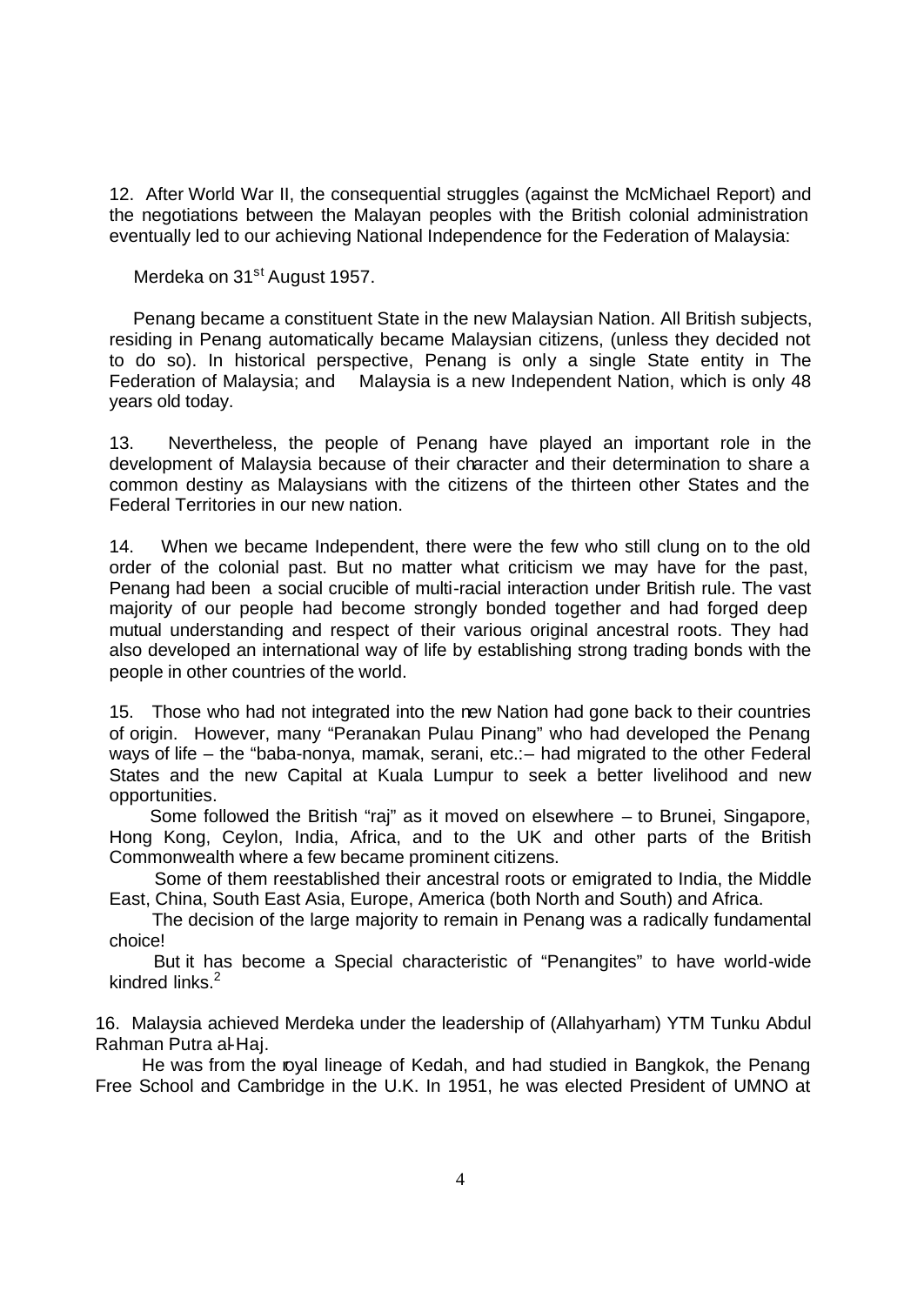the General Assembly which was held at Seberang Perai, and thus succeeded Allahyarham Dato Onn b. Jaafar.

17. Under his leadership, we chose the Democratic way of Government and bound our new Nation together with a written Constitution to uphold –

- The Rights of the Rulers (including the appointed Governors);
- The powers of the Constituent States and the Federal Territories; and
- A Parliament with an Upper House which is appointed, and a Lower House which is democratically elected.
- The States are served by Elected State Legislatures.

18. Malaysians had to learn how to rule our New Nation the hard way. We had to overcome the ravages of MCP insurgency and the exigencies of Indonesian Confrontation. Nevertheless, our people succeeded in building a united Malaysia for Malaysians with a democratic parliamentary system.

19. We must always remember the hardships and tribulations of those early days, when Malaysians began to forge the fundamental social patterns upon which we united our Independent Federation.

 After the Cobbold Commission, Sabah, Sarawak and Singapore joined the Federation. Then in 1964 Singapore separated, but Malaysia successfully continued to develop and progress.

 Labour unions were being formed and garnered strength from those who fanned newly adopted international concepts of "haves and have-nots", cost-of-living index and minimum wage, which disrupted the peace in our society through industrial and social strikes.

 Political partisanships stressed on different ways of overcoming rural and urban poverty and the sense of deprivation [\*sakit hati] ; the differences of Local Government, State and Federal administrative procedures; how to provide more egalitarian facilities for education; a higher standard of living, a better quality of life; etc., which caused frequent social unrest and even rioting.

20. Then, in 1967, the Federal Government decided to abolish the Free Port Status of Penang (Island). Subsequently, the main container port and sea-cargo-terminal was relocated to Seberang Perai.

21. At that time, the Federal Authorities introduced Duty-free bonded ware-housing facilities for certain specific manufacturers. On the Island, a small industrial estate was established at the Sungei Pinang area, and in Seberang Perai a similar estate had been developed at the Mak Mandin area.

22. In the private sector, the main job-providers were the Eastern Smelting Company, the Rubber Processing factories, the Malayawata Steel Mill, the Malayan Sugar Manufacturing Factory, the Jelani Jute Bag Factory, the United Malayan Flour Mills, the Gold Coin Agro-Chemical Factory; and importantly enough the R.A.A.F. Air Base at Butterworth.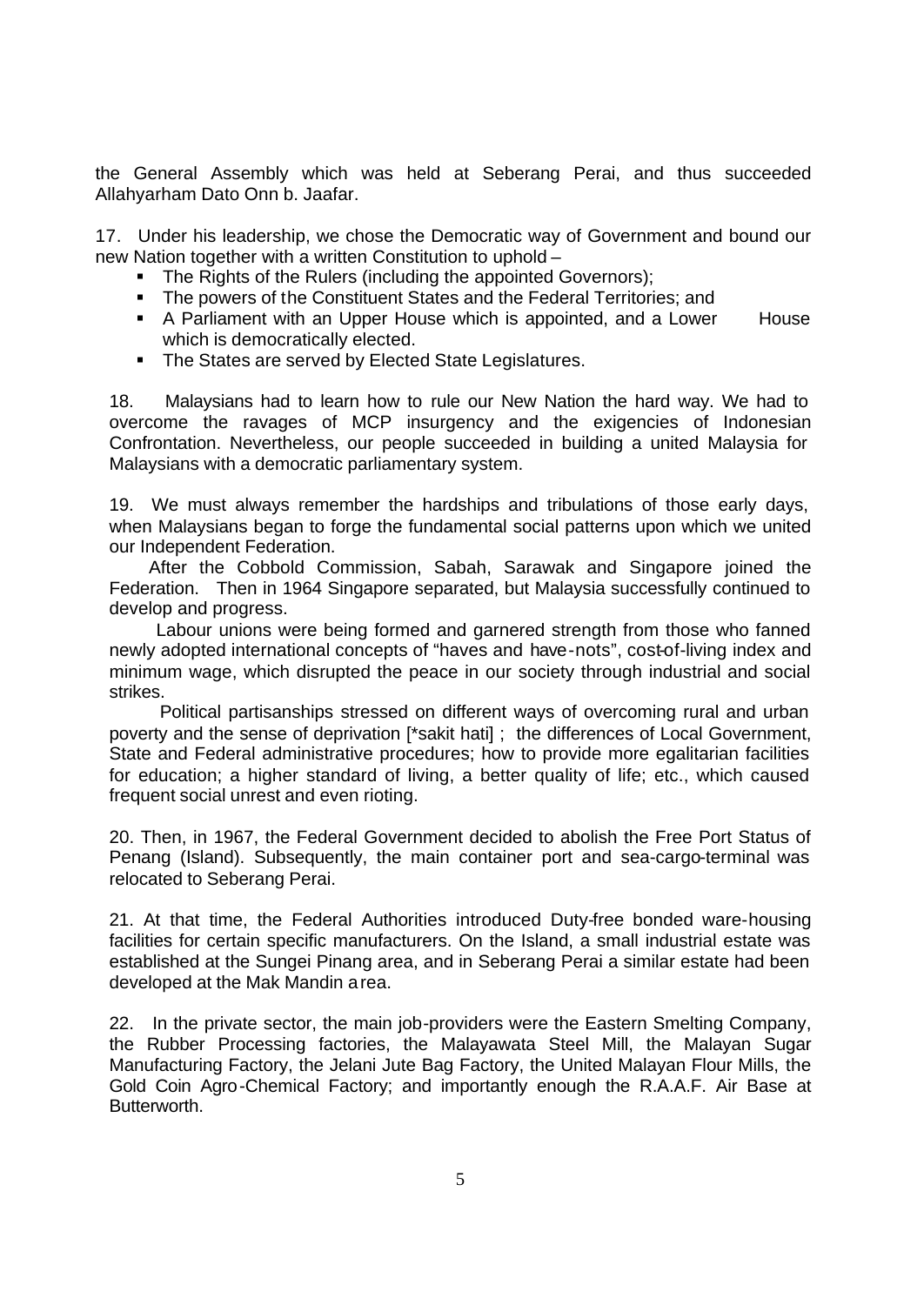23. It is interesting, but bewildering, for me to look back to the ten to fifteen years of my life when I was deeply involved in the politics leading towards the struggle for Merdeka, under the leadership of YTM Tunku Abdul Rahman Putra al-Haj.

 He was the gentlest and kindest of men trying to lead a new nation to achieve a "fair and just society for all". We worked hard together, and we disagreed politically, but throughout his life we maintained a very close human understanding and friendship.

 Yet for all his devotion and hard work to found our new nation, Malaysia was to undergo the violent upheaval and social tribulations that followed the May 13 incidents of 1969.

We had been independent for only 12 years!

24. On May 14, 1969, The Yang Di-Pertuan Agong declared a state of National Emergency and Parliament was dissolved. However, Tunku Abdul Rahman continued as Prime Minister of a suspended Cabinet.

Then "in compliance with Article 150 of the Federal Constitution"<sup>3</sup>, (Allahyarham)Tun Abdul Razak b. Dato' Hussein, the then Deputy Prime Minister, was appointed Director of Operations of the National Operations Council (N.O.C.), with (Allahyarham)Tun Dr. Ismail b. Datuk Abdul Rahman as his Deputy Chairman, and Tun, General (R) Ibrahim Ismail as the Chief Executive Officer, "having overall authority over the Armed Forces/Police/Civil Service"<sup>4</sup>

 In January 1970, the NOC (National Operations Council) then appointed the National Consultative Council (NCC) under the chairmanship of Tun (Dr) Ismail.

 Parliament eventually resumed on 23, February, 1971, when the NOC was dissolved.

25. Thus, for eighteen months, Parliament was suspended and Government was carried out under the aegis of the NOC (National Operations Council), with a broad based National Consultative Council (NCC) to preserve the peace and to draw up a new agenda for national social-economic development.

 In the States the elected Mentri Besars and Chief Ministers carried out their functions in conjunction with the SOC (State Operations Council) responsible to the NOC and only reporting back to the State Executive Council.

26. Between 1969 and 1971, many important organizations, such as the Majlis Keselamatan Negara (National Security Council) and the Majlis Perpaduan Negara (National Unity Council) were formed.

 Then the NOC promulgated two very important national principles, which were subsequently approved by the restored Parliament, to augment the spirit of the Federal Constitution: namely –

(i) the RUKUNEGARA, and

(ii) the NEW ECONOMIC POLICY.

The text of the Rukunegara was drawn up by a Committee under Tun (then Tan Sri) Ghazali Shafie. This has remained unchanged and its spirit constantly reinvigorated. However, every now and then the New Economic Policy has come under public scrutiny and political debate.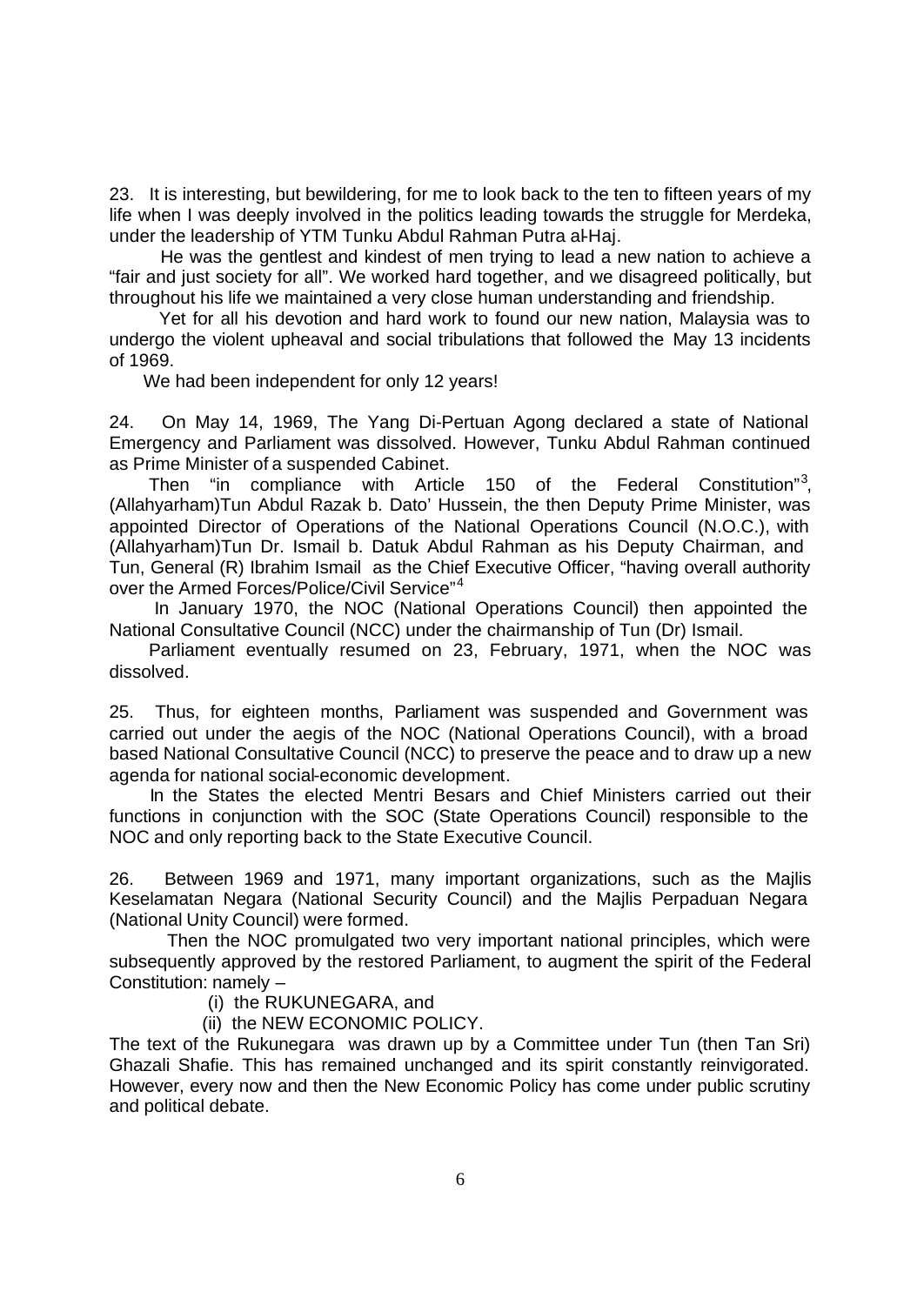27. Everyone agrees that all Malaysians must be thoroughly taught to understand and sustain the provisions of the Federal Constitution;

- to constantly practice the tenets of the Rukunegara; and
- ß to work in unison to achieve the fundamental objectives of the New Economic Policy.

 It is in the schools that the young generations of Malaysians can be thoroughly inculcated with the ethical and civic codes of how the Anak Malaysia can better interact with one another as "brother and sister Malaysians sharing a common destiny"

 Perhaps, today, these programmes can be supplemented with a system of "homeboarding" for college and University students. After their first year in the institutional hostels, the students can be "boarded" with selected and approved families in the neighbourhood.

28. Our people must thoroughly understand that "it takes time for a nation to evolve and grow". The Rakyat Malaysia today must help to mould the national characteristics of the Anak Malaysia of tomorrow.

29. In general, I think that when most people, who live and work (or visit) the State of Penang think of the state, they still usually "think" of the Island and are somewhat vision-impaired with regards to Seberang Prai. So Georgetown is clearer in their mindseye than Kepala Batas; (Bayan Baru more than Bukit Mertajam)!

 In corollary, those who live, work or visit Sebarang Perai see the State of Penang from the reverse perspective.

30. Few people indeed regularly think of Penang as one of the thirteen States and the Federal Territories of Kuala Lumpur and Labuan, who together constitute our nation, Malaysia.

 Yet, today it is necessary and essential for us to do so because the social intermixing of those who are born in Penang with other Malaysians who have come to work and live in Penang from the other States of Malaysia, and vice-versa, is the very basis of the continuing evolution of a truly Malaysian nation.

 31. In 2004, the population in Penang was 1,442,800. Generally, such statistics go on to differentiate the numbers by ethnicity. I think that the time has come when we should establish these vital statistics in terms of the States (including the Federal Territories) of birth rather than by ethnicity. And I hope that this will be done when the issue of the new Identity Card system has been completed.

32. I am thankful but feel humbled when my fellow-citizens attribute the development of present day Penang to my period in office. And I do not quite understand why they do not accept my earnest reply to them that they themselves truly deserve the credit.

It is indeed the People of Penang who have made us what we are today!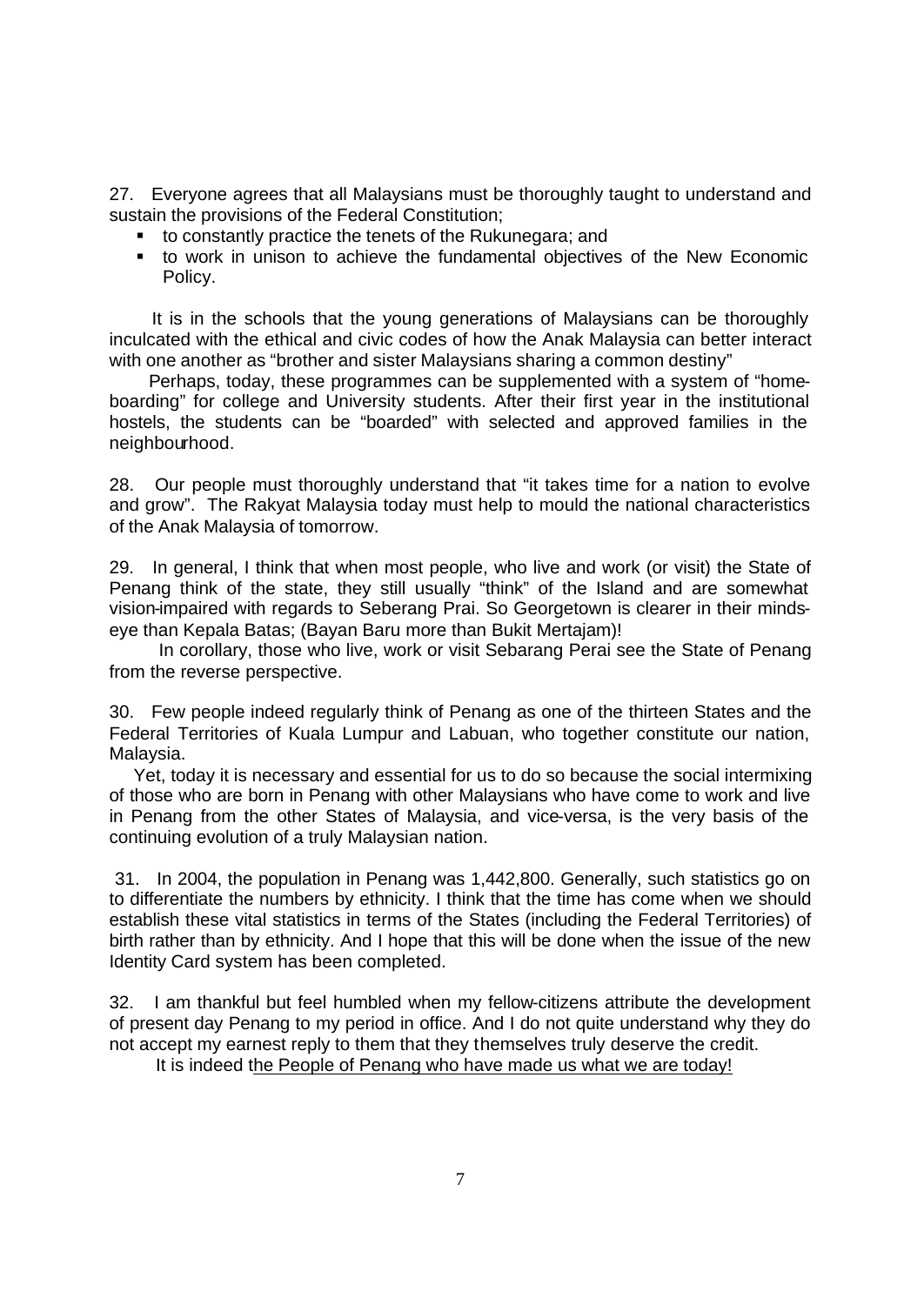33. When I returned to Penang, after being abroad for more than ten years, I worked in private medical practice with my father. Then Ibecame involved in social activities, particularly in those related to medical practice and education.

 This was due to my own personal decision. I considered that through these activities I could perhaps be able to repay our people, who had fundamentally raised the funds to establish the Queen's Scholarship, which had given me the opportunity to study abroad.

 Later, when the subject of Independence for our country developed, these social activities took on a political overtone. Then, I not only became a strong activist struggling for democratic self-rule, but I also participated in the earliest elective processes.

 The ethical synopsis of my personal involvement in political activity is my firm belief that the people, who have the right to vote and thereby the right to choose and elect the persons to represent their interests, deserve the kind of government which determines the administrative, economic and social services that are rendered for them.

 I was defeated in the very first political elections that I took part in as a candidate. It is local history that subsequently I won several terms of office through elections.

 And, in the end, it was the people themselves who kindly set me free from politics, when I was defeated in the last elections that I participated in.

 So, it is my firm conviction that the people themselves, who elected my colleagues and I to hold public office in the State of Penang, have made Penang what it has become today.

34. What was achieved in Penang during my tenure of office, must also be attributed to the devotion and high standards of duty, integrity and responsibility upheld by the administrative officers<sup>5</sup> who worked with and taught me the art of social leadership.

I am happy to see some of them present here today. To all of you I say "Thank You!"

35. In 1969, the people in Penang were socially and politically despondent. The Free Port Status had been taken away by the Federal Authorities. Out of a population of 777,777 , the unemployment rate was 16.4%! The world economy was in recession. The R.A.A.F was planning to move out of the Butterworth Air-Base.

 There were frequent strikes, demonstrations and even rioting taking place all over the State. Penang had acquired the reputation of being a State plagued by frequent social unrest and racial tension.

 In the General Elections of 1969, the electorate in Penang voted the GERAKAN, a party in Opposition, into power!

36. The very next day after I was sworn in as Chief Minister, the cataclysmic incidents of May 13 started in Kuala Lumpur.

 Over the telephone, I told (Allahyarham Tun) Datuk Abdul Razak that I would fully support and work closely with him to restore peace and order in the country.

 In Penang, working closely with (the late) Tan Sri The Ewe Lim, (the late) Dato Ooh Chooi Cheng, (Allayarham) Dato Harun Sirat and Tan Sri Datuk Khoo Kay Por, I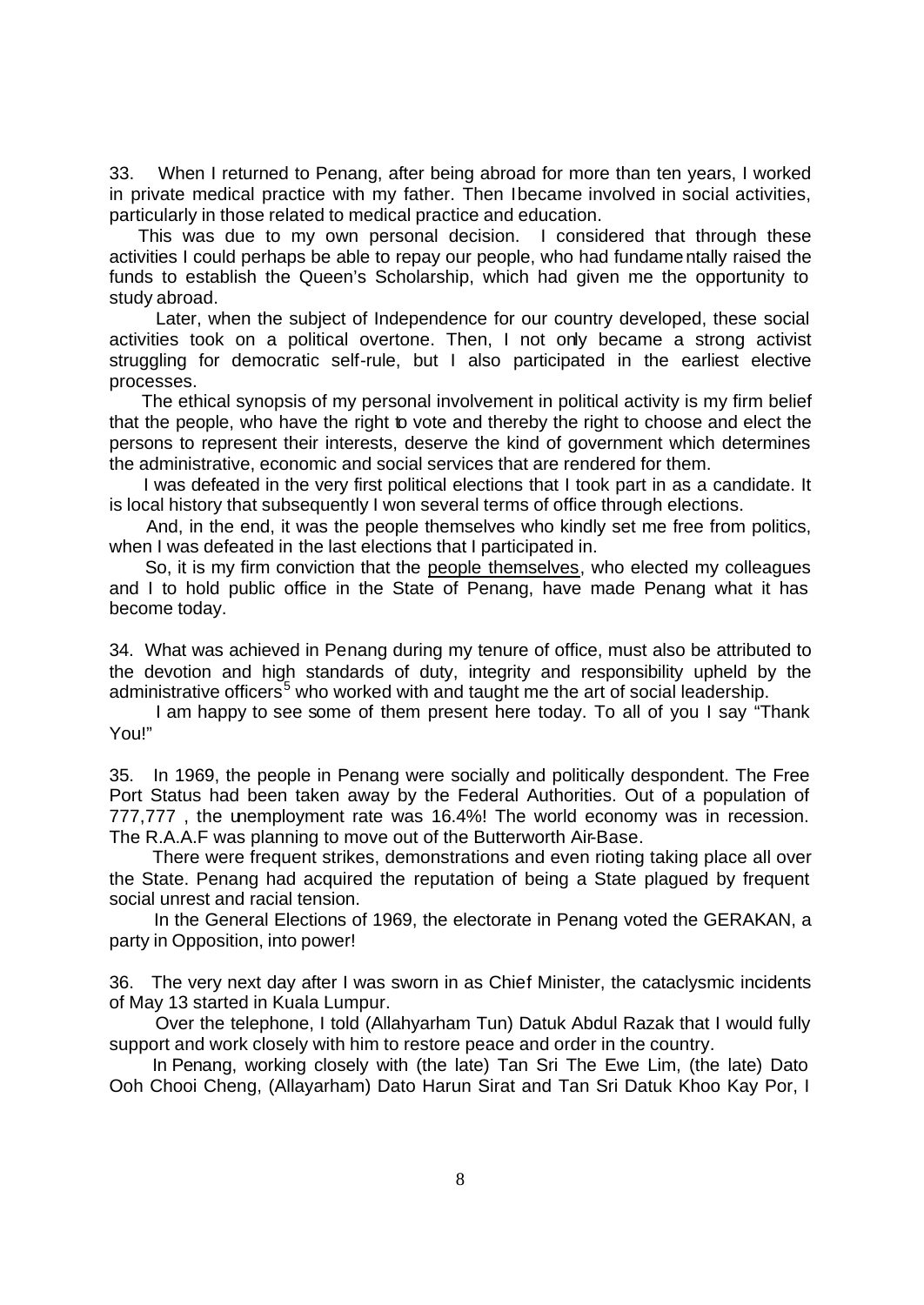summoned the C.P.O., Dato' Albert Mah to meet with me and the State Secretary, Datuk Abdul Manaf.

 I instructed him to immediately put the Police Force on "full alert" and to barricade strategic points where rioting had previously occurred. The result was that close and Federal and State cooperation was immediately established. Throughout the period after the May 13 disturbances, no major trouble occurred in Penang!

37. I have related this event because I believe that from the very first day of my tenure in office, I had begun to earn the respect of the people in Penang.

 I had also established the beginning of very close State and Federal Government relationships, irrespective of political partisanship.

 This was reinforced by the overwhelming social task of mobilizing our citizens to form Jawatan Kuasa-Jawatan Kuasa Perpaduan, Keselamatan and Rukun Tetangga, Kehimpunan Mubbibah to secure peace, unity and stability throughout the State.

 For me, personally, the National Interest has always come first and above partisan commitment. I also fully understand that the State is an integral part of the Federation.

 Therefore, fundamental social and economic projects and programmes for the benefit of Malaysians can only be realized through close interaction and agreement between the State and Federal governments.

 The NOC (and NCC)-SOC interaction served as a very special example of very close State and Federal cooperation.

38. Later, this cooperation was to lead to the formation of the Barisan Nasional on 1<sup>st</sup> January, 1973, which evolved the principles of Government by Consensus (and at the beginning this included PAS as a constituent member).

 The fundamental lesson that we must accept and always practice is that in a Federation of States, the State Government and the Federal Government MUST always work closely together.

39. Then, together with the Civil Servants in the State, I came to the conclusion that the socially disturbing high unemployment rate in Penang could, in fact, be turned into a social-economic advantage. Indeed, "we had a reservoir of 50,000 potential work-force" which we could tap and develop.

 40. As a trial, we sent some of those who were seeking employment through the Labour Department to join the Dusun Tua project and acquire labour skills ranging from agricultural farming to mechanical repair, handicraft and tooling skills.

 Then, we initiated the "car-parking attendants and job-cum-training schemes", which immediately created jobs for several hundred unemployed school leavers.

 And at the same time, under the tutelage of the late Mr. Yeoh Swee Hock, who had retired as the headmaster of The Georgetown Technical Institute, together with several other socially motivated technicians, we managed to train hundreds of the young unemployed in the State,

 Firstly, they were trained to learn how to respect their elders and their fellow workers; and then, secondly, they were taught to acquire hands-on skills for jobs – such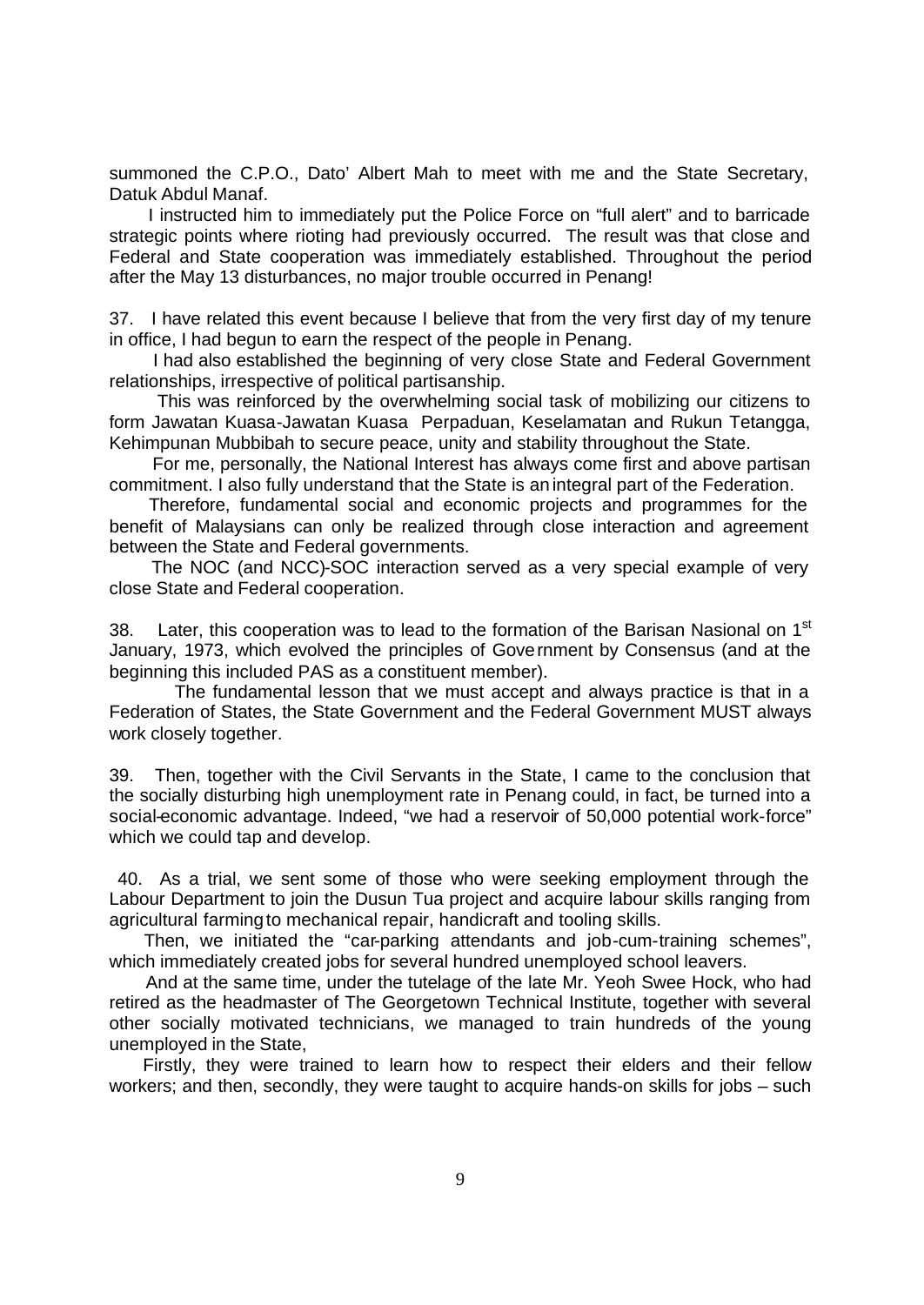as cleaners, technicians and mechanics in the carpentering, moulding, machining, toolmaking and repairing, and electrical servicing fields.

 This programme also provided them training on the maintenance, repair and making of electronic equipment.

 On one of my visits to the Air-base at Butterworth to ascertain the depth of the jobproblems faced by our Malaysian workers who would be displaced by the withdrawal of the Australian Air Force, I had been impressed by the fact that our own Malaysian workers were in fact very capable in repairing and servicing the most advanced and sophisticated aircraft electronic equipment.

 Our people, especially the young people in Penang, responded well and confidently met the challenges they faced. They took to assembling electronics components with great competence and enthusiasm.

 The majority of these people now constitute the population-sector which we classify as aging, retired, and old citizens of Penang

41. Meanwhile, Dato' Chet Singh, who was the State Financial Officer, had been seconded to become the GM of the PDC (Penang Development Corporation), which had been instituted on 17<sup>th</sup> November, 1969.

He and his colleagues<sup>6</sup> (they all deserve special mention) supported my conviction that to resolve the problems of the State's economic difficulties we must create "labour intensive" industries, and build up the manufacturing sector.

42. We told our potential entrepreneurs and investors that "in Penang we had a young and capable workforce who, if and when given the opportunity, could perform as well, if not better, than the workers anywhere else in the world and at a relatively cheaper cost".

 In all the new labour intensive industries that eventually located and "settled" in Penang our young workers truly impressed the investors by the quality of their work and their ability and dedication to serve and to learn new skills – indeed, up to the very latest and most advanced international standards.

 The investors were even more impressed when they discovered that our College and University graduates proved that they could undertake the most advanced projects which demanded the highest management, design and production capabilities.

43. In the process of seeking new labour-intensive industries we decided that the best potential was the New Electronics industry.

 In fact, in close cooperation with M.I.T.I, we had studied the potential job creation opportunities from the making of hair-wigs, to amusement-theme-parks and to casinos.

However, our most important finding was that to attract the best abour-intensive industries we had to create New Incentives to successfully compete against other industrialized countries.

44. Through close consultation and cooperation between the State and Federal Government agencies, in particular the EPU, (then coordinated by the NCC -National Consultative Council), Penang was able to promulgate the Free Trade Zones Act, by the end of April, 1971.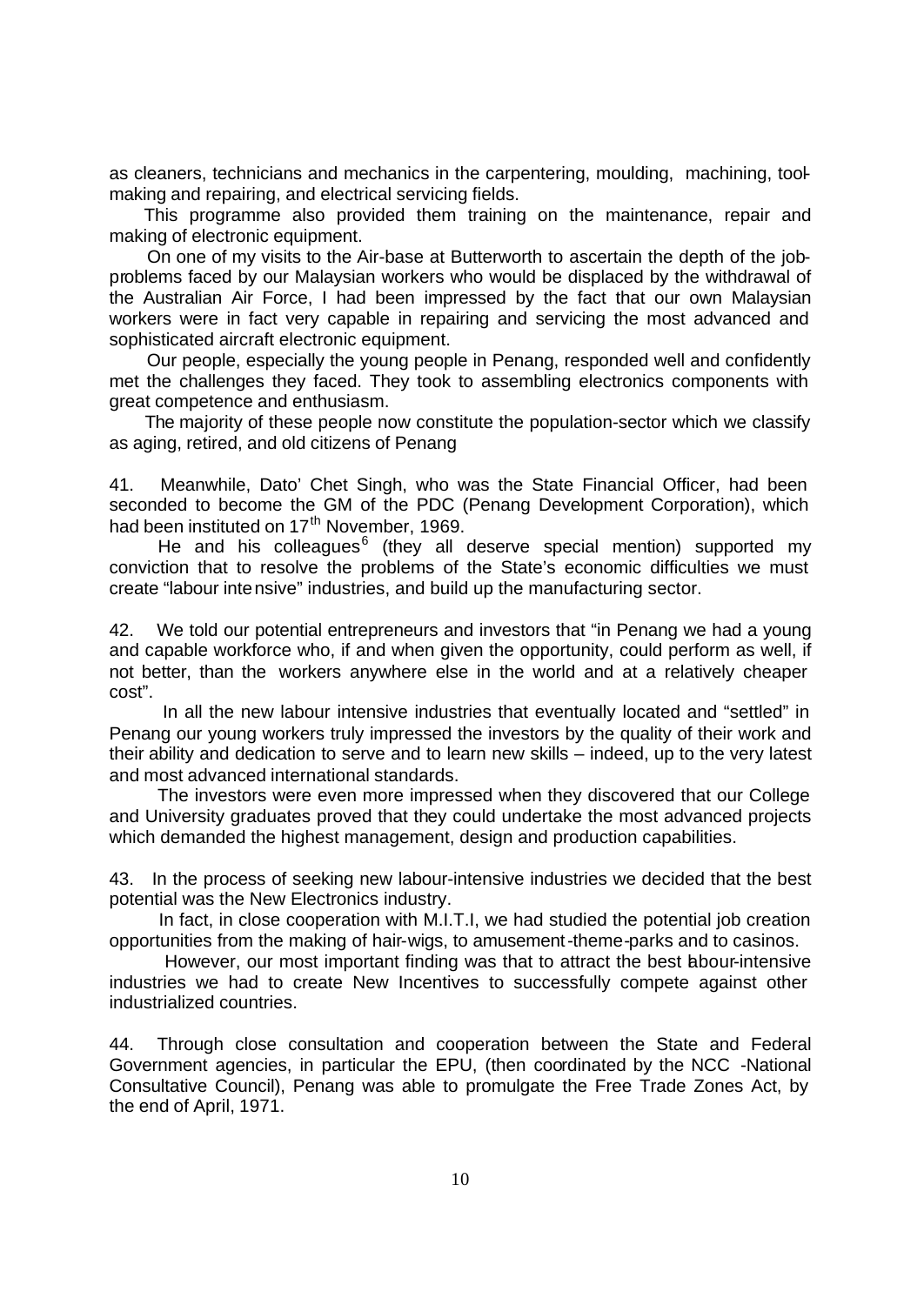Quickly, implementing this Act, the PDC established a "LAND BANK" with two Free Trade Zones –

- (1) At the Seberang Perai area to service the (heavy) industries which amongst other things depended upon the Shipping Port and Railways for the movement of materials and products;
- (2) At Bayan Baru, to service the (clean) industries, especially those which required the movement of materials and products by air-transport – in effect the Electronics, medical and other precision and machining Industries.

45. Adjacent to these two "Free Trade Zones", the PDC established two new "townships" and developed the "construction capability" to build primary basic infrastructure services for an urban mix of "low-cost" and medium cost housing, shopping, places of worship, schools, ready-to-use factories, offices and recreation areas.

 At the same time the State Government and the PDC launched a vigorous promotion drive to attract Malaysian-based and foreign companies and capital to the FTZs, which were innovative and conceptually new.

 The success in bringing in (Fairchild) National Semi-Conductors, Hewlett and Packard, Bosch, Ruf, Hitachi Semiconductors, Intel, Motorola, AMD, Phillips, Siemens, Braun, Aesculope, O-E Design, Clarion, etc. has overshadowed the PDC's own construction of ready-to-use factories within the space of eight weeks, followed by the establishment of Penang Electronics at Bayan Lepas.

 As indeed the corollary development of Adhesive-tape, Schott Glass, Toray Textile Alliance, Penfibre, Sony etc., etc., at Seberang Perai has overshadowed the PDC's own "Panelex" Modular Housing and Mushroom-growing factories.

 The successes of the electronic factories in turning the FTZ at Bayan Baru into making Penang the "Silicon Island" is still a sort of fairy-tale**.**

 Yet we must not forget that concurrently we were expanding and modernizing our horticultural base. We promoted activities from orchid-growing to making Penang the base for the export of fruit (durian), poultry, eggs, pigs, jelly-fish, etc; to a center for prawn-rearing (udang-gala "macrobrachium)) and the export of fish and cockles, tigerprawn, tuna, tropical fish, etc., etc.

 **But the simple and fundamental truth is that the young workers of the day, and their successors to this day, have proved that in Penang we have the best brains and hands, comparable with those in anywhere else on this planet.** 

46. Simultaneously, the State Government reviewed the status of the various local authorities and reconstituted them into only two Councils instead of the previous five, (a) Majlis Perbandaran Pulau Pinang, and (b) Majlis Perbandaran Seberang Perai.

- The Penang State Water Authority was created.
- **F** The Universiti Sains Malaysia was established.
- The Teachers Training College was extended.
- **Nore Schools were built or extended.**
- **New technical institutes and private educational institutions were established.**
- **F** The Government Hospitals were improved and more beds provided.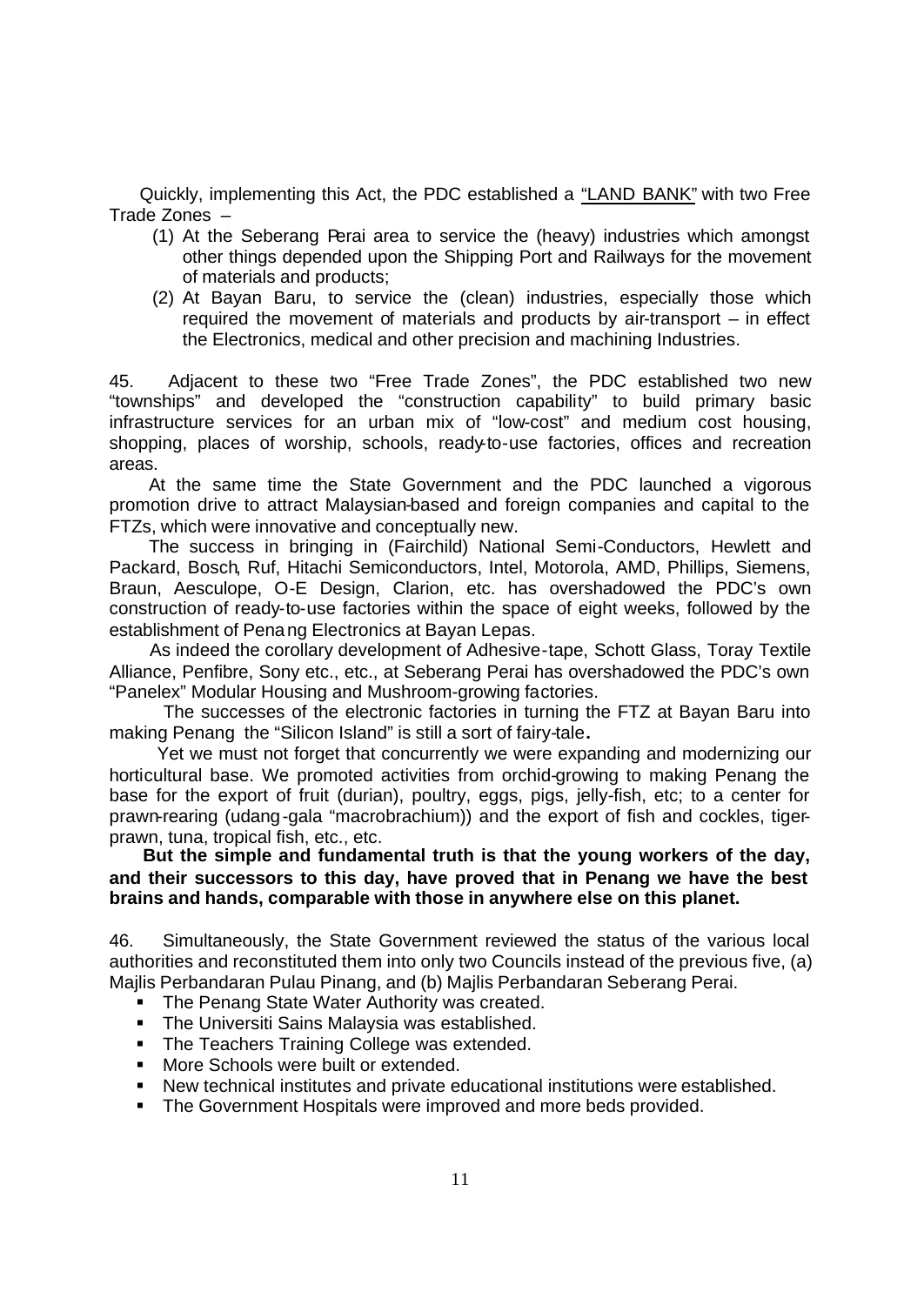• The number of private hospitals was increased.

47. In order to stem the rural-urban shift of population and in consonance with the Government's efforts to redress the social and economic imbalances between the rural and urban populations, Penang created the two new town-ships of –

- (1) Seberang Jaya to complement the new Industrial Free Trade Zone, and the extended Shipping Port, and
- (2) Bayan Baru in relation to the new Free Trade Zone and the Airport (which was being rebuilt to include a Cargo Terminal with free-bonded warehousing).

 To link the two new urban entities, the decision to build the Penang Bridge was made with the full support of Allahyarham Tun Dr. Ismail as chairman of the NCC, and an Outer Ring Road system was planned.

48. It was anticipated that as the State population grew, these new developments would lead to a "shift" in the population in Penang Island to Seberang Prai, which would require readjustments in the programmes of the Second Economic Plan. We managed to gain the full support of the EPU (Economic Planning Unit) working under the NCC.<sup>7</sup>

49. This population shift has indeed taken place. In 1967, out of a population of 777,777; 53% lived on the Island and 47% on Seberang Prai. Today, the shift is evident because the 2004 statistics show that out of a population of 1.4 million, 53.7% now live on the mainland and 46.3% on the Island.

 Looking forwards, I consider that this "shift" of the population to the mainland will continue and that the population will be doubled over the next two decades.

 This population growth, and its "Shift to Seberang Perai" will determine the basis for our future projections of continuing social economic development in Penang as well as the time-frame for their implementation.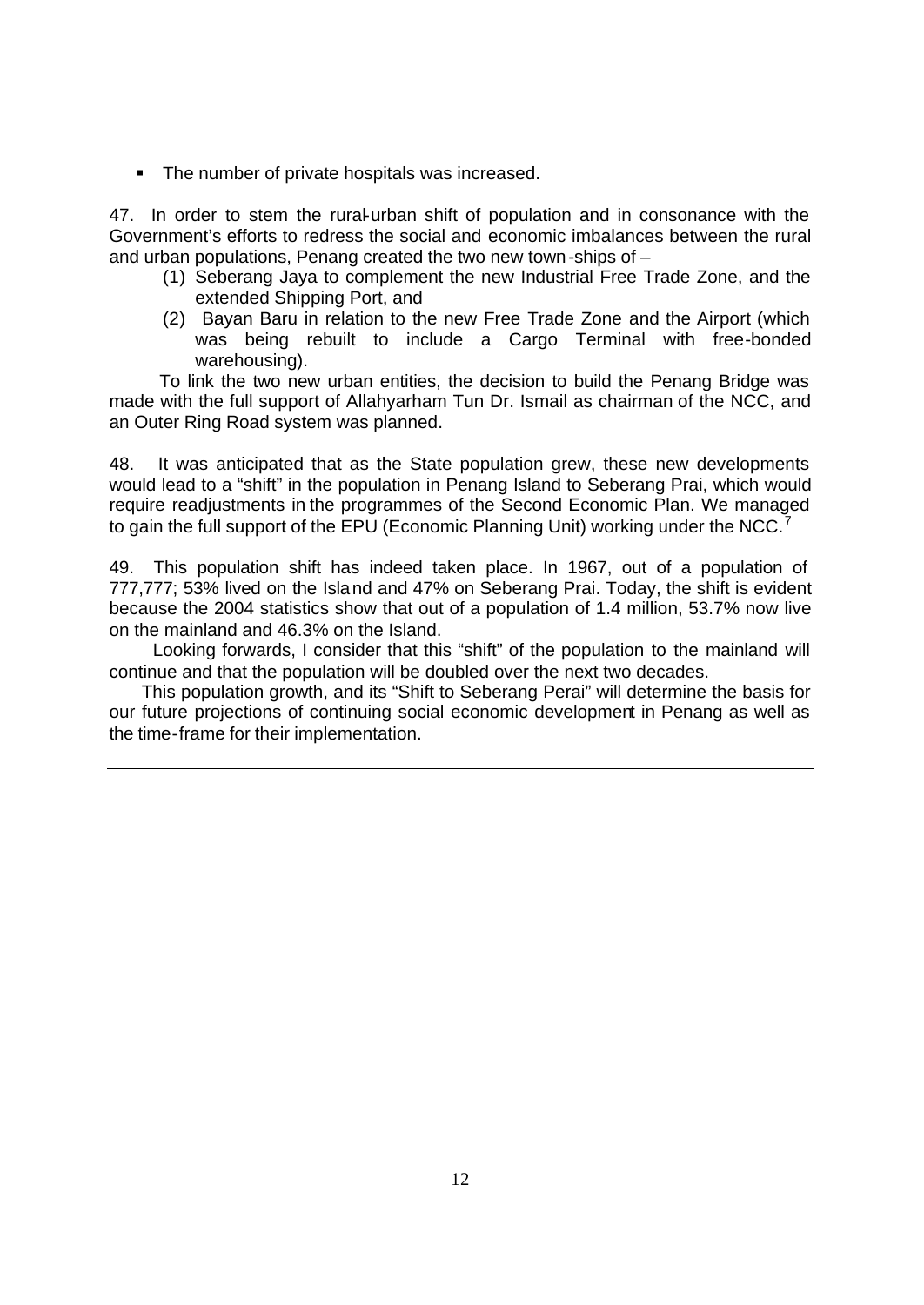50. It is in this light that I have tried to consider **What Directions Can Penang** take as we move forward to the next phase of our development.

 Today we must think of Penang Island and Seberang Perai as a single State entity.

 In close cooperation with the Federal Government, the forward development of Penang must be integrated with parallel social-economic development in the other Northern States – Perlis, Kedah, Perak, and even Kelantan and Trengganu.

 Therefore, it will be essential for the State Government of Penang to also develop very close interactive relationships with the Governments of these States.

51. From our past history and experiences, the International Airport, with its facilities for Duty-Free Cargo handling and Storage, which is at present located at Bayan Lepas, will remain as a very essential economic infra-structure factor in our development towards the future.

 A modern Duty-Free Cargo International Air Terminal will be a basic infrastructure requirement for the future development of Penang.

52. It will be upon this decision, that the Federal and State authorities, will determine where the "Second Bridge" across the Straits should be located: North or South of the present bridge?

 The widening of the present Bridge had indeed been provided for by its principal designer, the late Tan Sri Professor Chin Fung Kee, a Malaysian, born and bred in Penang, and who received his schooling at the BM (Bukit Mertajam) High School.

But sooner or later, another cross-Straits linkage will be needed.

 Much of how we will proceed in the future development of Seberang Perai will depend upon this decision.

53. The Cargo Sea-Port at Butterworth will also have to be developed to become a major Lash-ship Centre, with adequate Free Cargo-Ware-housing facilities to serve the Butterworth-Kepala Batas -Sungei Petani "triangle" which will be developed into a major Trucking-Transport Centre.

54. Upon these decisions, it will be possible to foresee the establishment of a "New Economic-Financial Hub" in the North to complement the tremendous development of The Federal Capital at Kuala Lumpur, which has now spilled over to Putrajaya, and to the increasing number of surrounding townships.

55. Such a "Hub" will require the development of new Business and Financial Complexes, Special Processing Zones, and more Educational Institutions and Medical facilities which are linked by broad-band and optic-fibre IT telecommunications networking.

 It will require the full implementation of the original objectives of the New Economic Policy (NEP) as they were foreseen – "Bumiputera and Malaysians working together in setting new standards for co-operative ownership of major domestic and international companies."<sup>8</sup>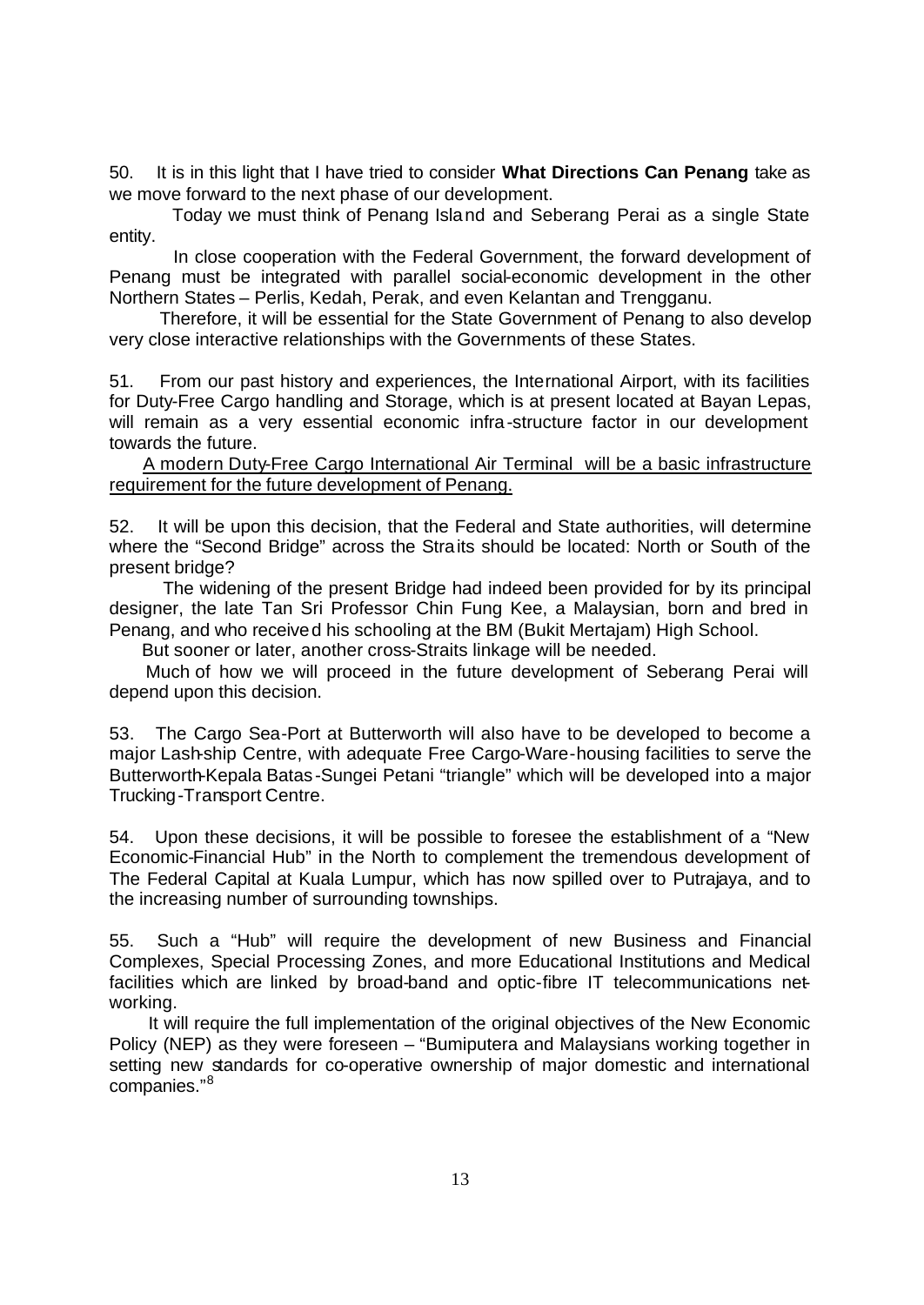56. Such an "economic-financial hub" with Financial institutions, Management and Business Centres surrounded by clusters of MSC-orientated industries (from R&D laboratories to small-scale and medium sized Support facilities) can be located adjacent to the existing Free Trade Zones and lie within the area between Kulim, Parit Buntar and Bukit Minyak.

57. The critical infrastructure services that will be required will be:-

- (i) improved East-West Highways;
- (ii) broad-band Internet Communications (Net Telecoms) Facilities; and,
- (iii) a "natural-gas and oil pipe-line" from Trengganu to this "HUB".

58. These major Infrastructure developments can only be decided at the Federal Level. Perhaps, there is still time to consider their priorities in relation to the Ninth Malaysia Plan.

59. We have so far been successful with the development of Free Trade Zones in Penang. Today, we have to re-examine the basis of their success in the past.

 Many other countries have emulated us and developed "Special Economic Zones" and "Export Processing Zones", which are very competitive on their labour-cost basis.

 However, I am confident that our work-force is more experienced, more capable and efficient; and our management capabilities are amongst the finest in the world.

 I therefore suggest that apart from the establishment of MSC-status, the State Government in Penang can develop "SPECIAL PROCESSING ZONES" to interact with the FTZs and to link them to the future "Financial Economic Hub".

 Virtually, the fencing around the FTZs can be removed and they can be "administratively controlled by digital control systems (by e-mail, internet, zip-code checks, etc.) to interact faster, more efficiently and therefore more competitively with other Suppliers and Markets - Domestic as well as International.

 60. The facilities in these "Special Processing Zones" should be given direct access to the products made in the present Free Trade Zones to further design, manufacture, and develop new products for export as well as for Domestic nation-wide ("home") consumption.

 To a certain extent, the manufacturing facilities in such "SPZ" will be a continuing development of the prevailing "Duty-free Bonded Ware-housing" or Licensed Manufacturing Ware-house (LMW) projects.

They can be involved in New and Highly specialized activities, for example:

- R&D for electronic software development;
- **•** Industrial Design for Tool-making of prototypes using "computer numerical control" (CNC); and hard tooling, plastic injection and machining of Mechanical and Engineering modules and components;
- **ID casing; Electronics firmware operation platforms and applications;**
- **Recycling and designing of advanced IT communication and domestically**orientated safety-devices, equipment and other bio-informatics systems;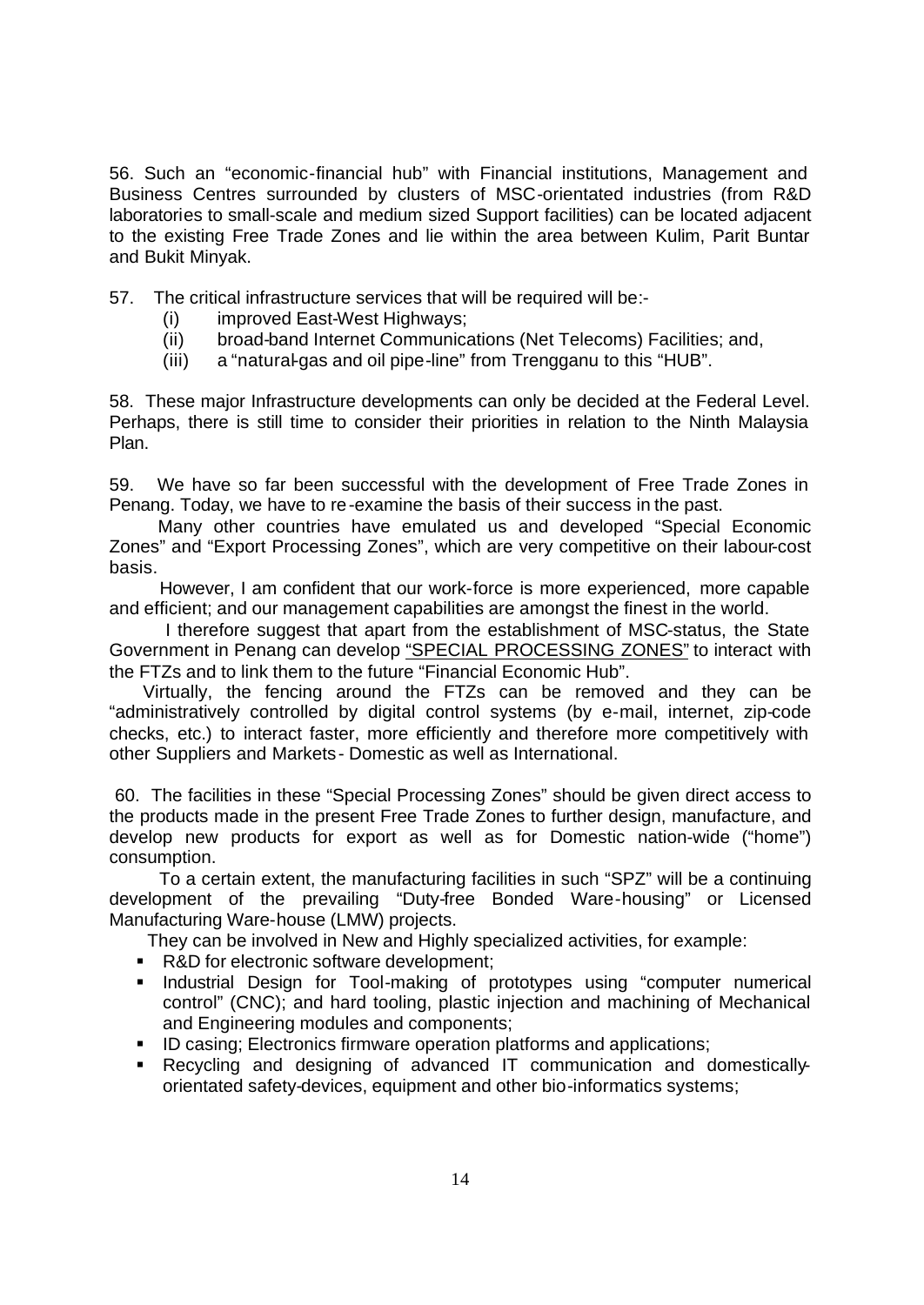- **Solar-energy and Fuel-cell Storage-appliances such as battery chargers; fuel-cell** powered 'robot football-teams';
- **Example 2** Laser directed applications from projectiles and rockets to robotic insecteliminators;
- Biotech research and medical instrumentation and diagnostic appliances.

60. I consider that the areas around the Kulim, Sungei Bakap, Nibong Tebal, Batu Kawan/Bukit Minyak, and Parit Buntar can be developed into centres for such "Special Processing Zones, and that the new generation of manufacturing facilities, though small in terms of the size of work-force, should be given MSC status because the new generation of workers will be highly skilled and inventive mechanized operators.

 Already, the Industrial Areas around Kulim, Parit Buntar, and Seberang Perai, surround the "ring of SMIs and mechanical support and repair work shops", which have sprung up around the Alma, Sungei Bakap, Nibong Tebal and Bukit Minyak salient.

61. The concept and implementation of the new application of "Special Processing Zones" can be traced back to the prevailing system of "free-of-duty bonded warehousing. However, like the FTZs, they will be provided with an initial period (ten-years) of tax-free status.

 These new facilities will have to be "intelligently designed" as world-wide interacting-complexes.

 The land cost must be competitive with those in China, Vietnam or India. The payment structure will have to be made over longer periods of time.

 The infrastructure services will have to be provided by Special Agencies, and the fees and charges can be "staggered" over a longer time-frame by the Fund Managers or Venture Capitalists in consonance with the concepts of Islamic Banking.

62. The socially oriented structures, such as schools, universities, hospitals, libraries and recreation areas will be planned around the new administrative, financial and business "hub", which in this "projection" will surround the old Bukit Mertajam town – from Permatang Pauh to Kampung Machang Bubok and Bukit Tambun.

 Perhaps this may seem very futuristic. However, I assure you that many features already exist, although on a somewhat speculative-financial basis.

63. To provide for solid and toxic waste disposal, two possible areas can be considered:-

(1) The Sungei Burong Reclamation Area, and

(2) The area around the former Rahman Hydraulic mining complex.

 In fact, the operation of solid and toxic-waste disposal is a very specialized and lucrative business. It will be an essential Basic Infrastructure requirement.

64. The new educational and medical institutions that must be built in Seberang Perai, and located within the perimeter of this "northern hub" will have to be better and more advanced than those already built on the Island.

 It will be a challenge, but these new Institutions must attract the best teachers and doctors in the world. We have to attract the best academic and professional intellects to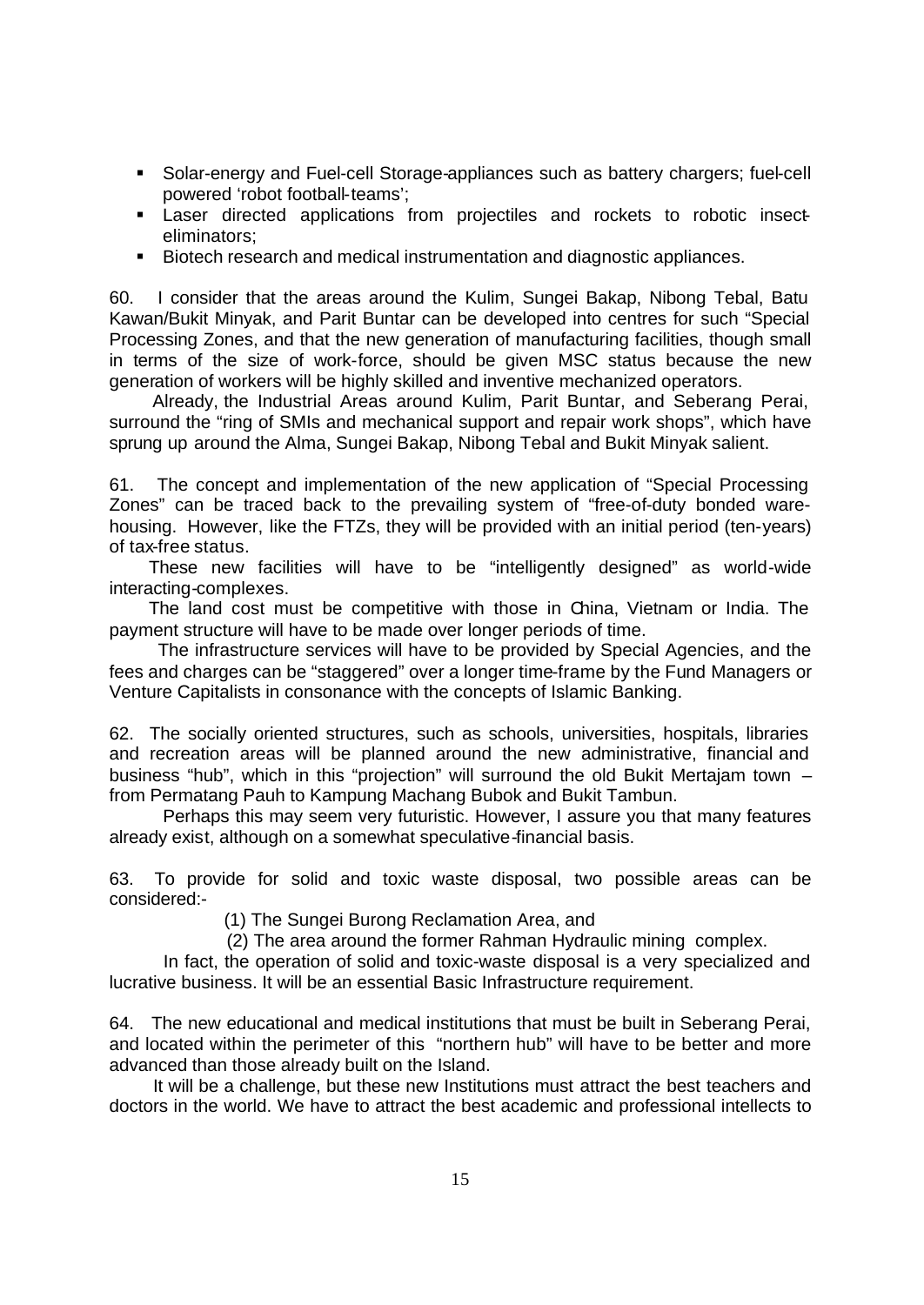service them. (In this respect, we will have to look for teachers from the Middle East, in particular those who are fluent in the Arabic languages.)

 Already the BM High School has produced our present Prime Minister, Dato' Seri Abdullah Ahmad Badawi, and the Jit Sin School has consistently performed better than the Island based schools in recent examination results.

 Yet in terms of population-ratio and potential direction of social economic growth, Seberang Perai still has a lower ratio of educational institutions compared to the Island. Therefore, there is a real need to build more scholastic institutions in the mainland. $9$ 

 Not only must we attract back Penang/Malaysians but we must get the services of the very best world-wide scholars to live and teach in Seberang Perai, the potential "northern hub" for future development. To achieve this end, it will be worthwhile for us to study why the best Malaysians have been attracted to go abroad to work and teach.

 Apart from depending on local charities and donations to upgrade our teaching institutions, the Government will have to consider setting up special funds to develop advanced educational and research institutions.

 65. One of the concepts that can be reconsidered is to enable donations to selected educational institutions, especially the Private Education Institutions, to be exempted from income tax.

 If our children are to be our most important asset in the future, then the teachers of our children must be given the best inducements, during the period of their training and in the course of their service.

66. The more I get drawn to these futuristic speculations the deeper I become drawn into heuristic political speculation. But I have one more statement to make before I end this opportunity that you have given to me.

67. All of you who agree with me that the people of Penang have contributed greatly to build the Unity and sustain the Peace in our nation, will appreciate that most of them are now approaching their sixties and beyond.

 I consider that the senior citizens in Penang could be given better social facilities and care. At the very least, they deserve free public-parking/toilet/and -transportation facilities. These services can be effected by the issue of a special electronic-card on their sixtieth birthday.

 Perhaps the local authorities could also allocate some specific funds to maintain and improve the buildings and gardens of the Senior Citizens Associations.

68. Penang Leads! used to be a slogan even before we became Malaysians.

Penang Boleh! is the cry we hear today.

 I sincerely hope that by 2020 the Amanah Saham Bumiputera and the Amanah Wawasan 2020 will be integrated into a single synonymous financial entity. Both schemes are currently managed by PNB through Amanah Saham Nasional Berhad.

 This will enable us to establish a National Development Fund which can initiate the essential Basic Infrastructure Projects that will be required for continuing National Development and Progress.

ARM – Amanah Rakyat Malaysia (?)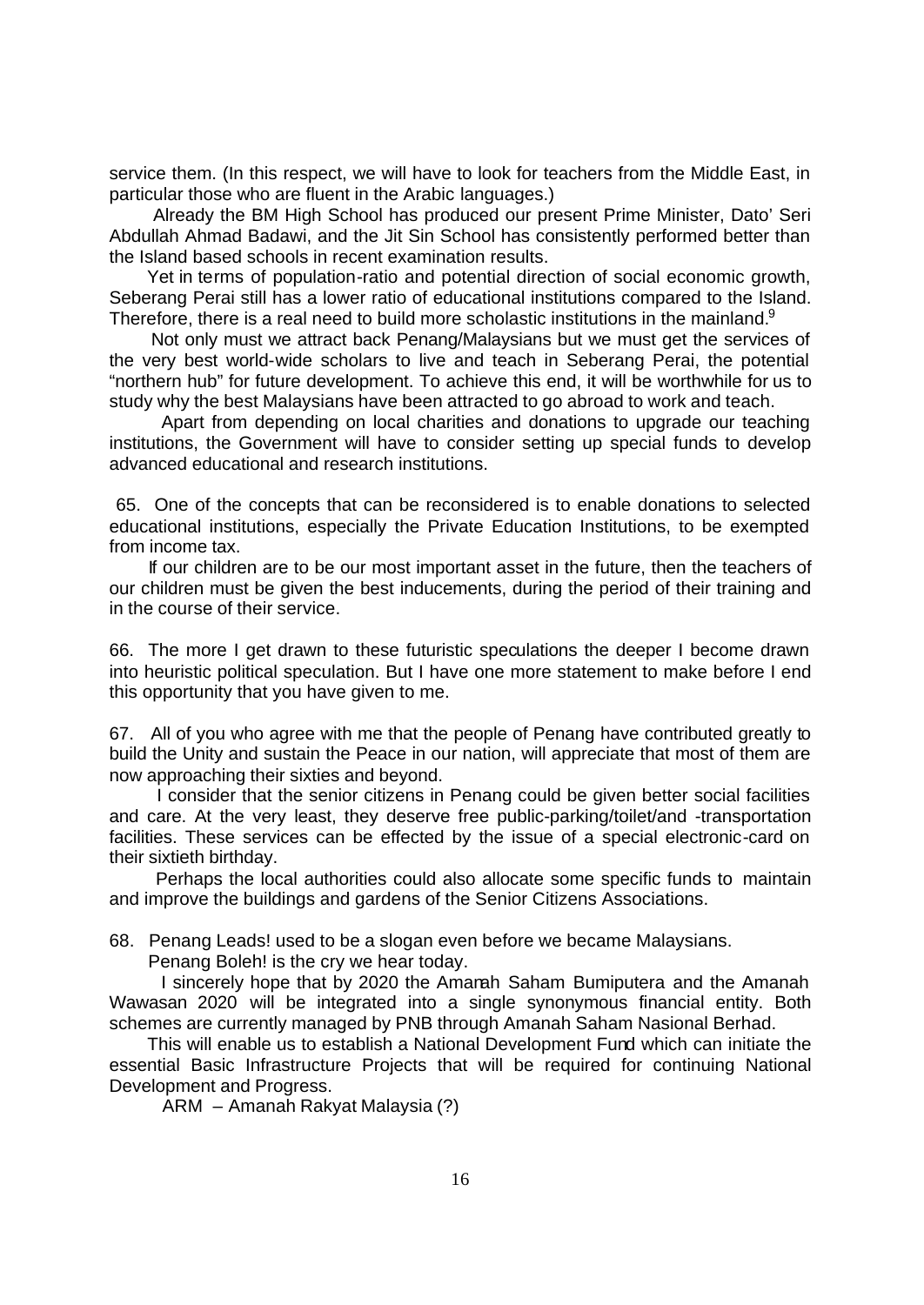69. In 1970, when the Government introduced the New Economic Policy (NEP), "the core objective of the plan was to promote National Unity in the multi-racial society of Malaysia by eradicating poverty through the restructuring of economic activity within the corporate sector."<sup>10</sup>

 In 1977, under the Chairmanship of the late Tun Ismail Mohamed Ali (my closest friend in this life), a Working Committee was established "to ensure the goals and aspirations of the NEP were realized….This has enabled the Bumiputera and Malaysians to work together in setting new standards for co-operative ownership of major domestic and international companies."<sup>11</sup>

 Today, Bumiputera and Malaysian professionals have succeeded in developing local organizations into "respected entities on the domestic and global business arena".<sup>12</sup>

70. It is in this spirit of Malaysians unitedly striving to perform better, that we shall live and work together. At all times the State and Federal Governments must work closely together in harmony so that the Nation can prosper uniformly.

- Under the leadership of Tunku Abdul Rahman, we peacefully united to attain (Independence) Merdeka;
- **Under the leadership of Tun Razak, we reaffirmed the spirit of National Unity and** Harmony and made great social economic progress to uplift the standards of living of the people throughout the nation;
- **•** Under the leadership of Tun Hussein Onn, we continued the struggle to make the economic-cake larger and spread more evenly throughout the nation as a whole;
- Under the leadership of Tun Dr. Mahathir, the nation developed great objectives and plans to vigorously reach out towards the furthest global horizons of human endeavour, and Malaysia became acclaimed as a world-wide champion of the Third World;
- ß Today, under the leadership of Dato Seri Abdullah Ahmad Badawi, a Malaysian, born in Penang, we shall all be working harder together with him to sustain continuing National Unity and Social Economic Progress "in National tandem" and "where no one will be left out!"

In closing, I wish to express the hope that by 2020, to fulfill our national vision of social and economic progress, we in Penang and Malaysia as a whole, will have attained the objectives of the New Economic Policy.

 We shall then strive forwards not only as "Bumiputera and Malaysians", but as "Brother and Sister Malaysians"!

Maju-lah Rakyat Malaysia!